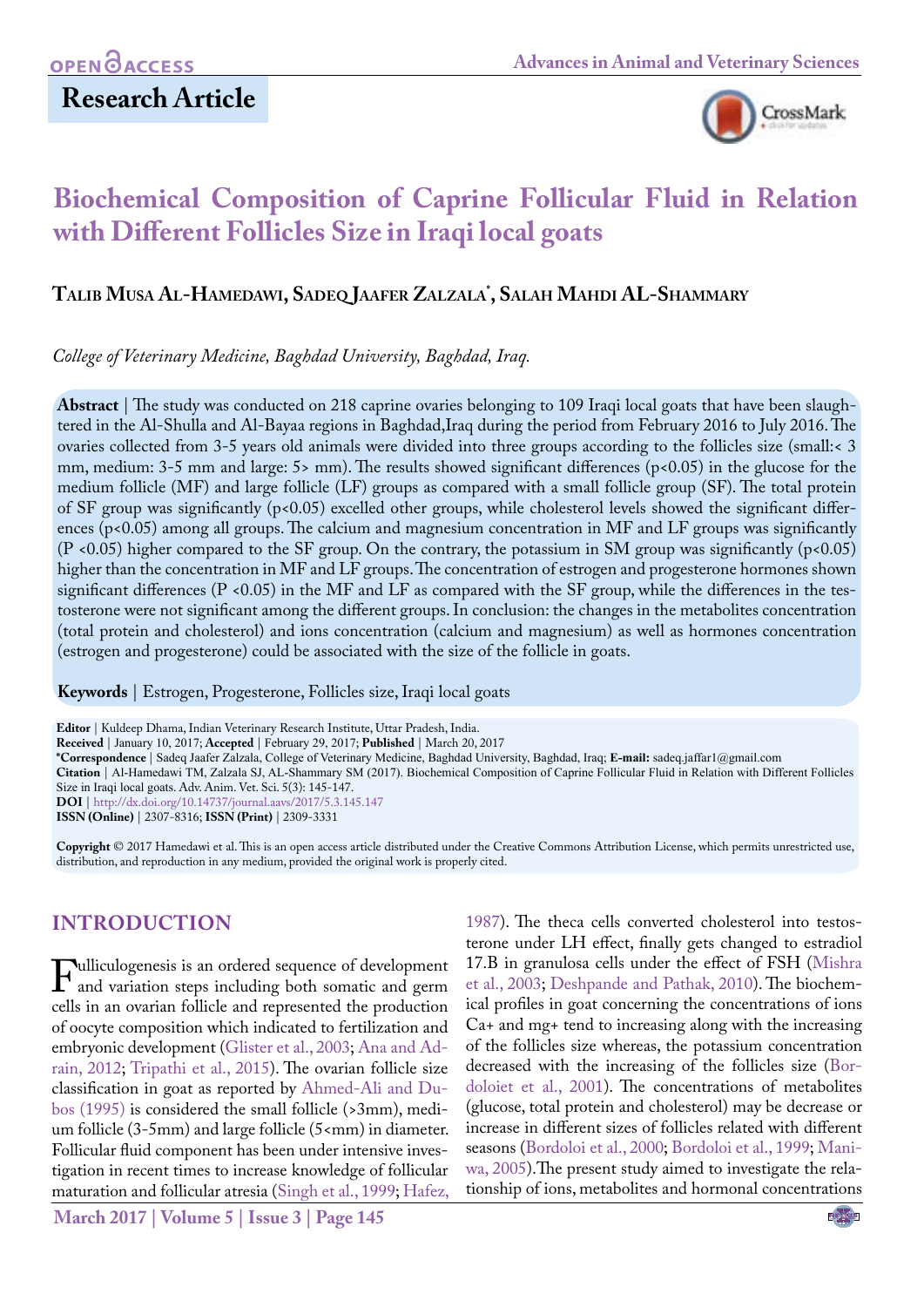## **MATERIALS AND METHODS**

The present study was conducted on 218 ovaries (among them were the 109 slaughter Iraqi goats) in Al-Shulla and Al-Bayaa region in Baghdad/Iraq during the period from February 2016 to July 2016 and their age ranged from 3 to 5 years. A total of 218 ovaries were collected with different sizes and divided into three groups; (small: >3 mm, medium: 3-5 mm, and large: 5<mm). Ovaries were washed with a chilled normal physiological saline (0.9% NaCl) then dried by a filter paper. Aspiration of the follicular fluid was performed by sterilized medical syringes with of 0.25×9.5mm and collected the fluid from three different groups. All tubes, which contain fluids, were placed in the centrifuge at  $4C^{\circ}$  at 5000 round/minute as was performed by [Maniwa et al. \(2005\)](#page-2-7). The metabolites (glucose, total protein and cholesterol) analysis was performed using different kits in Spectrophotometer-PD303-Germany.The hormones (estradiol, progesterone and testosterone) were estimated by using ELISA (Metertch-Germany), whereas the analysis of ions was conducted by using the Latrofine kits (Mitsubishi chemical medical group, japan).The data were subjected to the statistical analysis using SPSS. Oneway ANOVA and least significant differences (LSD) post hoc tests were performed to assess significant differences among means where P < 0.05 was considered statistically significant.

#### <span id="page-1-0"></span>**Table 1:** Means±SE of the metabolites concentrations of follicular fluid in the Iraqi local goats

| Metabolites concen- SF>3 mm<br>tration                           |  | <b>MF</b><br>$3-5$ mm                                         | LF<br>5 <sub>mm</sub> |  |  |
|------------------------------------------------------------------|--|---------------------------------------------------------------|-----------------------|--|--|
| Glucose $(mM)$                                                   |  | $2.23 \pm 1.36 \text{ b}$ 3.78 $\pm$ 0.74 a 3.25 $\pm$ 1.76 a |                       |  |  |
| Total proteins (gm/dl) 4.67±0.43 a 3.88±0.29 b 3.14±0.12 b       |  |                                                               |                       |  |  |
| Cholesterol (mM) $4.57\pm0.65$ c $6.16\pm1.62$ b $8.29\pm1.54$ a |  |                                                               |                       |  |  |
| Different letters mean significant differences (P<0.05)          |  |                                                               |                       |  |  |

### **RESULTS AND DISCUSSION**

Analysis of different components showed that the mean concentration of MF and LF differed significantly ( $p$ <0.05) as compared with SF [\(Table 1\)](#page-1-0). These results demonstrated that glucose concentration increase as follicle size increase. The glucose play important role in the metabolism of ovarian because it considered the financier main energy for the ovary. The high concentration of glucose could be attributed to that the breakdown of glucose could be less intensive in large follicles compared with small follicles. These results are in agreement with [Thakur et al. \(2003\)](#page-2-8) and [Nan](#page-2-9)[di et al. \(2007\).](#page-2-9) In regards with, the total protein results showed that SF group significantly (P<0.05) excelled each of MF and LF. Similar results were obtained by [Mishra et](#page-2-5) 

**March 2017 | Volume 5 | Issue 3 | Page 146**

#### **Advances in Animal and Veterinary Sciences**

[al. \(2003\).](#page-2-5) The concentrate of the cholesterol showed the same trend of glucose as it increased significantly  $(P<0.05)$ along with the increasing of the follicles. The cholesterol considered as the precursor of steroid hormones (estrogen and progesterone). These results are in consistence with results reported by [Nandi et al., \(2007\).](#page-2-9)

Results showed that calcium and magnesium concentration in MF and LF are significantly  $(P \le 0.05)$  excelled the SF [\(Table 2](#page-1-1)). These results agreed with some studies obtained by Bordoloi et al. (2001) and [Thakur et al. \(2003\).](#page-2-8) The increasing of calcium concentration with follicular development has a role in the steroidogenic capability of growing follicle besides its role in the gonadotrophin regulation of ovarian steroidogenosis and ovulation [\(Nandi et](#page-2-9) [al., 2007\)](#page-2-9). On the other hand, the potassium in SF was significantly (P <0.05) excelled MF and LF. The decreasing of potassium concentration with follicular development could be due to the increase using of glucose by developing follicles this process leads to transfer of potassium from extracellular to intracellular sites ([Chang et al., 1976\)](#page-2-10).

<span id="page-1-1"></span>**Table 2:** Means±SE of the ions concentration of follicular fluid in the Iraqi local goats

| Ions concentration $SF > 3$ mm                          |                                                  | $MF3-5mm$ LF $5\leq m$ m |  |  |  |
|---------------------------------------------------------|--------------------------------------------------|--------------------------|--|--|--|
| Calcium (mM)                                            | $2.61\pm0.36$ b $3.84\pm0.24$ a $3.93\pm0.43$ a  |                          |  |  |  |
| Potassium (mM)                                          | $12.53\pm0.16$ a $9.42\pm0.13$ b $8.01\pm0.23$ b |                          |  |  |  |
| Magnesium (mM) 1.14±0.20 b 2.10±0.18 a 2.19±0.03 a      |                                                  |                          |  |  |  |
| Different letters mean significant differences (P<0.05) |                                                  |                          |  |  |  |

<span id="page-1-2"></span>**Table 3:** Means±SE of the hormones concentration of follicular fluid in the Iraqi local goats.

| Hormones concen- SF<br>tration                            | $>3$ mm                                 | <b>MF</b><br>$3-5$ mm | $_{\rm LF}$<br>5 <sub>mm</sub> |  |  |
|-----------------------------------------------------------|-----------------------------------------|-----------------------|--------------------------------|--|--|
| Estradiol ng/ml                                           | 126.4±10.32 c 156.6±8.34 b 169.3±11.12a |                       |                                |  |  |
| Progesterone pg/ml 214.2±16.43c 261.5±14.87b 322.5±32.56a |                                         |                       |                                |  |  |
| Testosterone pg/ml 193.6±5.36a 195.2±11.24a 198.7±8.24a   |                                         |                       |                                |  |  |
| Different letters mean significant differences (P<0.05)   |                                         |                       |                                |  |  |

The results also revealed that the concentration of the estrogen and progesterone hormones record significant difference (P <0.05) in the MF and LF as compared with SM [\(Table 3\)](#page-1-2). The concentration of estradiol in follicular fluid was recorded 126.4±10.32 ng/ml, 156.6±8.34 ng/ml and 169.3±11.12 ng/ml in SF, MF and LF respectively. In recent study of silent estrus results demonstrated smaller size and slower growth rate of the dominant ovulatory follicle associated with lesser concentration of estradiol ([Pang et al., 2010\)](#page-2-11). The concentration of progesterone was recorded 214.2±16.43pg/ml, 261.5±14.87pg/ml and 322.5±32.56pg/ml in SF, MF and LF respectively. The progesterone plays a key role in the regulation of the oestrous cycle. These results agreed with [Moradi and Kolsum](#page-2-12) [\(2013\)](#page-2-12) while testosterone did not record a significant dif-